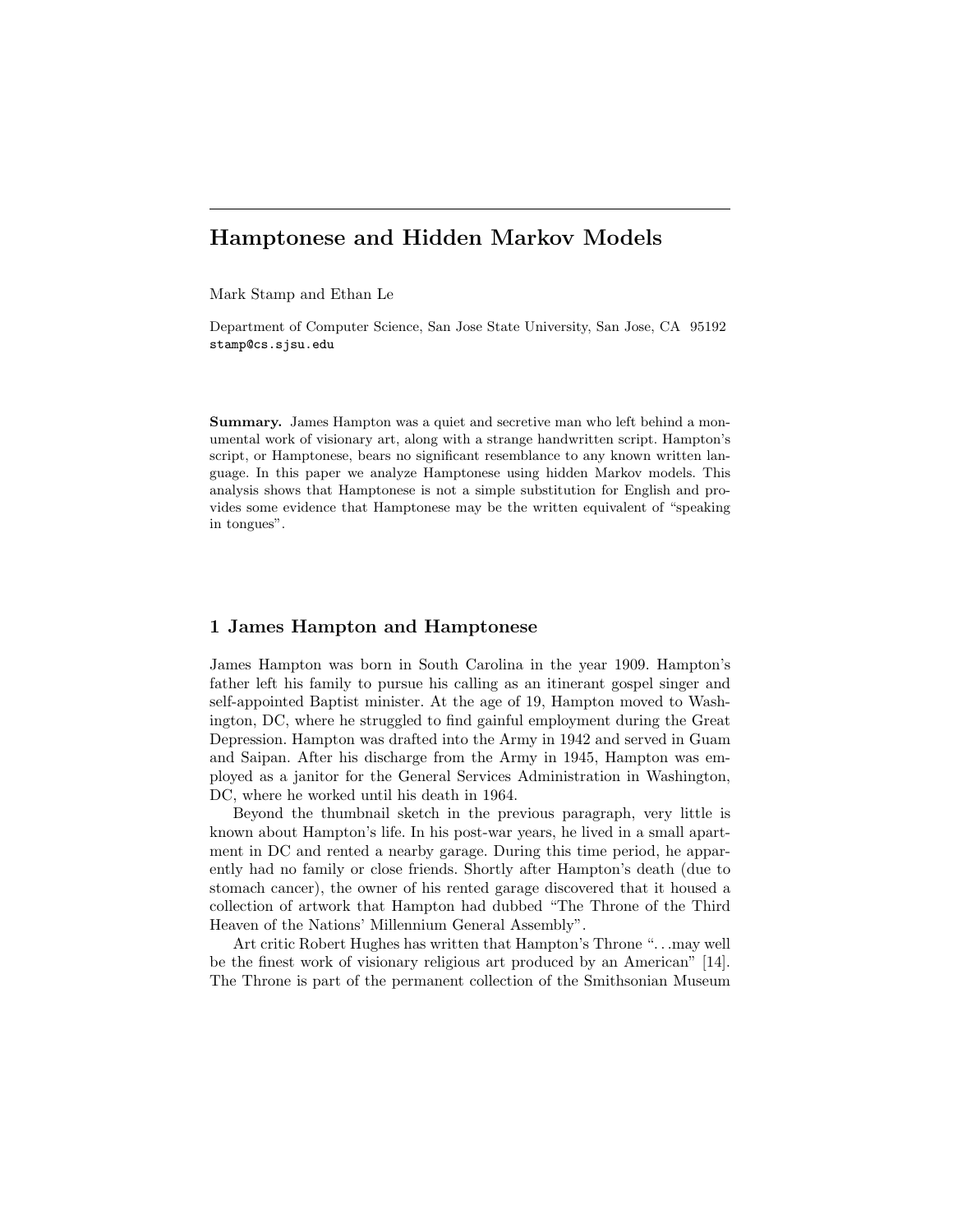of American Art in Washington, DC. Hampton is pictured with his Throne in Figure 1.



Fig. 1. Hampton and his Throne

Hampton's Throne is a remarkable collection of some 180 individual pieces. Each piece is constructed of discarded items—broken furniture, burnt out light bulbs, jars—carefully wrapped in gold and silver foil, with the foil itself taken from discarded items, such as cigarette packages. The artwork is extremely fragile, being held together with tacks, pins and tape.

The Throne is clearly a religious work as it includes several plaques with Biblical references. Hampton was a believer in the doctrine of "dispensationalism" [5], and the "7 dispensations" figure prominently in his work. For more information and speculation on Hampton's artwork and his life see [14, 15].

Along with the Throne, several notebooks were discovered in Hampton's garage. These notebooks contain some scattered English text, but consist primarily of a script of unknown origin that we refer to as Hamptonese. In total, there are 164 pages of Hamptonese. These 164 pages can be separated into two sets, one of which includes tombstone-shaped drawings, Roman numerals, Hamptonese characters and significant amounts of English text, including phrases such as "THE OLD AND NEW COVENANT RECORDED BY ST. JAMES" and "fear not". Many of these pages deal with the "7 dispensations" and some are similar to writing that appears on plaques included with the Throne.

The second set of Hamptonese text consists of 100 pages of essentially "pure" Hamptonese. This set has no drawings and only a handful of interspersed English words or letters, such as "Jesus", "Virgin Mary", "NRNR"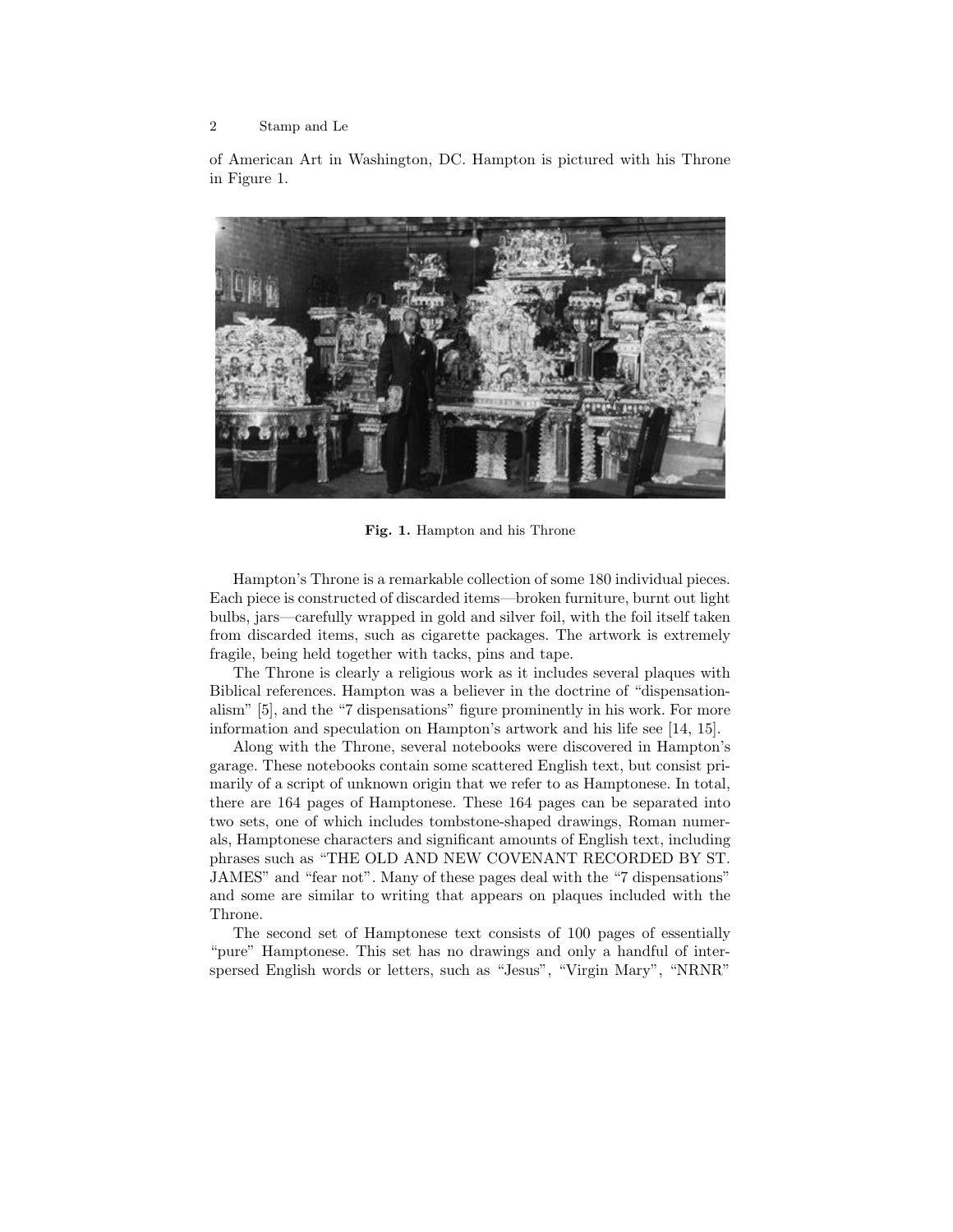and "Revelation". Each of these pages contains 25 or 26 lines of Hamptonese, with a highly variable number of symbols per line. There is no punctuation or paragraphs and it is not clear that the pages should be read top-to-bottom and left-to-right (although the ragged right margin might indicate that leftto-right is appropriate).

Each page in the pure Hamptonese set is headed by "ST James" with "REVELATiON" appearing at the bottom. Hampton also numbered the pages, but his numbering is inconsistent with duplicates, gaps and some pages having two number. Curiously, a few pages appear to have had certain lines extended after the page was initially written, and in a few places it appears that at least some lines may have been written from bottom to top, due to the location of strategic gaps within the text. In addition, water damage significantly affects a few pages and some pages are marred by ink blotches.

It is not clear whether Hampton wrote his Hamptonese over a relatively short period of time, or over a more extended timeframe. There is a reference to Truman's inauguration on one page, which implies that Hampton could have spent well over a decade writing his Hamptonese text. The writing style does change substantially over the 100 pages of pure Hamptonese, becoming far clearer—and easier to transcribe—as it progresses.

The 100 pages of "pure" Hamptonese is the basis for the analysis presented in this paper. A partial page of Hamptonese appears in Figure 2. Scanned images of all 100 pages are available online in JPEG and TIFF format at [12].

 $AMES$ 

Fig. 2. Example of Hamptonese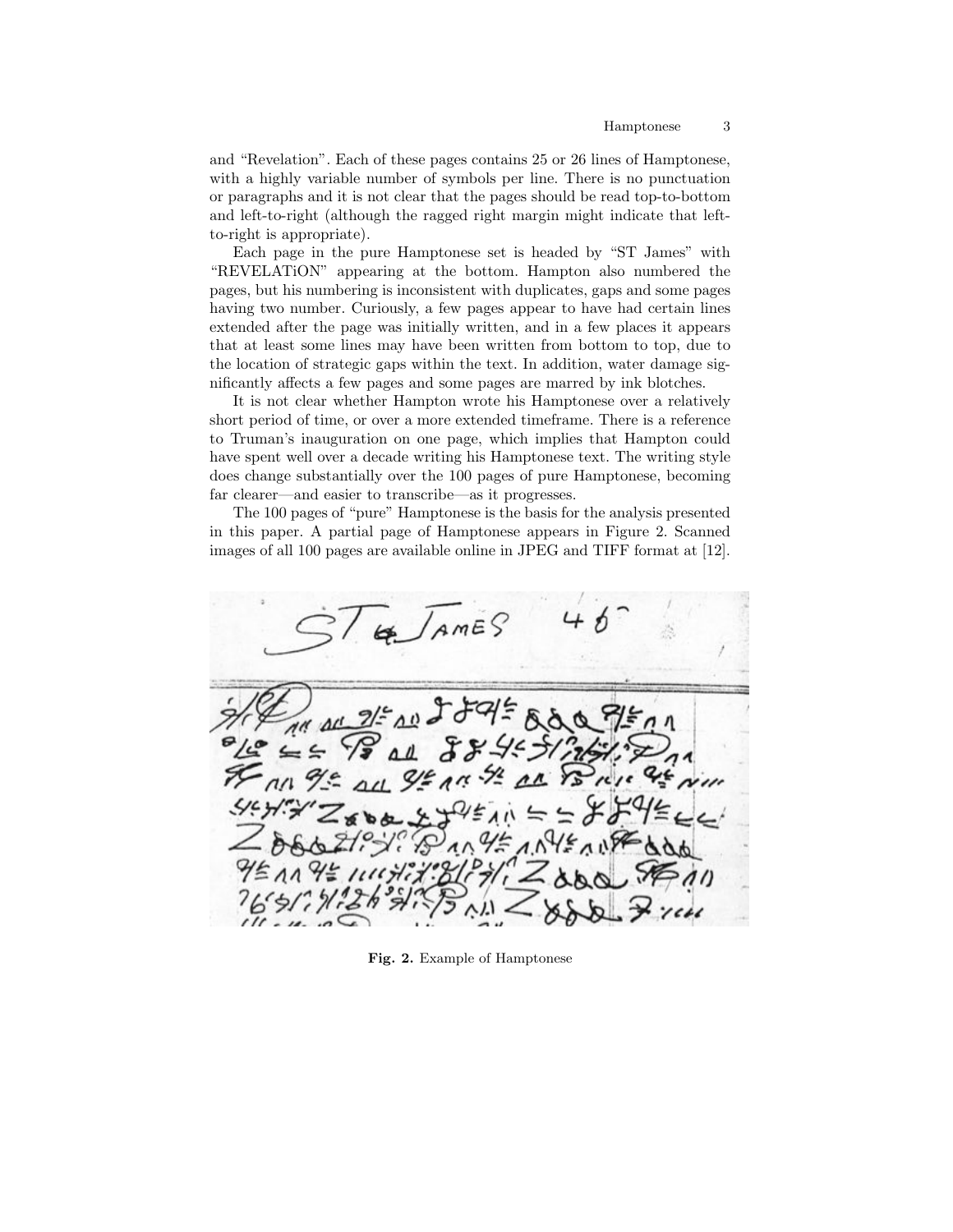A comparison of Hamptonese with the encyclopedic collection of written languages at Ominglot [1] reveals no similar script. The only published analysis of Hamptonese that we are aware of is [9], which makes strong claims regarding the number of "consonants" and "vowels" in Hamptonese based on a small sample of the text. We believe that these claims are unsupported by the limited data and analysis provided.

# 2 Transcription

Before analyzing Hamptonese, we first transcribed it into a computer-friendly form. We believe that our transcription is reasonably accurate, but given the nature of Hamptonese, there are certain to be some errors.

We took a conservative approach, choosing to distinguishing symbols that might simply be variants or "typos". When doing analysis, it is always possible to group selected symbols together.

The Hamptonese symbols, the corresponding transcription keys and frequency counts appear in Table 1. A complete transcription of the 100 pages of Hamptonese is available at [12].

In the next section we present elementary entropy calculations which indicate that in some sense the information in Hamptonese is comparable to that in English. We then give a brief introduction to hidden Markov models followed by a discussion of the utility of this technique for analyzing English text. This is followed by a hidden Markov model analysis of Hamptonese and a discussion of our findings.

# 3 Entropy of Hamptonese

Shannon's entropy is the classic measure of information or uncertainty [8]. In terms of bits, entropy is computed as

$$
H(X) = -\sum_{x \in X} P(x) \log(P(x)),
$$

where the logarithm is to the base 2, and  $0 \log(0)$  is taken to be 0. Another useful formula is that for conditional entropy [13],

$$
H(X | Y) = -\sum_{x} \sum_{y} P_{X,Y}(x, y) \log(P_Y(y | x)).
$$
 (1)

It is well-known—and intuitively clear—that conditioning reduces entropy, i.e.,  $H(Y | X) \leq H(X)$ , with equality holding if and only if X and Y are independent.

If English consisted of random selections from the 27 symbols (letters and space) then the uncertainty of English (at the level of individual symbols) would be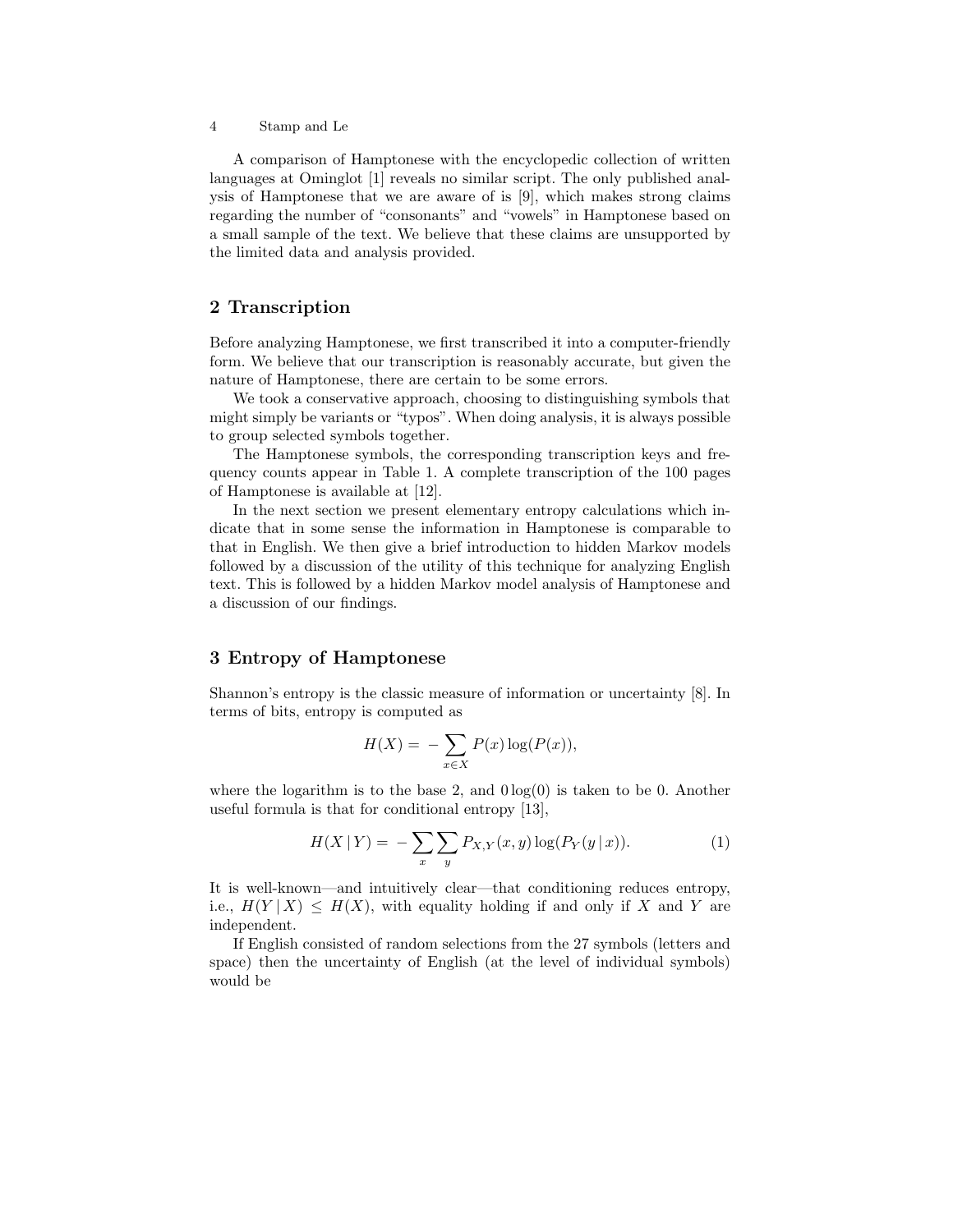Hamptonese 5

|                |                                                       |      | relative  |                |                  |       | relative  |
|----------------|-------------------------------------------------------|------|-----------|----------------|------------------|-------|-----------|
| key            | Hamptonese count                                      |      | frequency | key            | Hamptonese count |       | frequency |
| $\overline{2}$ | $\mathbf{Z}$                                          | 529  | 0.0180565 | 14             | 1111             | 1313  | 0.0448169 |
| ee             | ${\widetilde \varepsilon}$ ${\widetilde \varepsilon}$ | 227  | 0.0077482 | 76             | $\frac{7}{6}$    | 871   | 0.0297300 |
| 95             | 95.                                                   | 195  | 0.0066560 | 96             | $\mathscr{K}$    | 453   | 0.0154623 |
| $_{\rm dc}$    | de                                                    | 709  | 0.0242004 | EE             | ЭJ               | 415   | 0.0141653 |
| <b>vv</b>      | いい                                                    | 6318 | 0.2156535 | М              | 44               | 581   | 0.0198314 |
| F              | $\overline{\tau}$                                     | 493  | 0.0168277 | N              | <u>ol</u> p      | 541   | 0.0184660 |
| g              | $\mathcal{F}$                                         | 360  | 0.0122879 | g7             | 3 <sup>2</sup>   | 46    | 0.0015701 |
| GG             | $M_{8}$                                               | 1365 | 0.0465918 | Gi             | d <sup>o</sup>   | 889   | 0.0303444 |
| Ki             | $\hat{\mathcal{H}}_{\epsilon}^{\sigma}$               | 2138 | 0.0729768 | d3             | $61\overline{5}$ | 510   | 0.0174079 |
| $\mathrm{d}4$  | 315                                                   | 51   | 0.0017408 | Y3             | 4.6              | 3578  | 0.1221285 |
| Y4             | 9.4                                                   | 644  | 0.0219818 | qL3            | $\frac{2}{2}$    | 1113  | 0.0379902 |
| qL4            | $\mathcal{Y}^{\star}_{\tilde{r}}$                     | 23   | 0.0007851 | 4L             | 44               | 272   | 0.0092842 |
| uL             | 77                                                    | 45   | 0.0015360 | J1             | $\overline{d}$   | 186   | 0.0063487 |
| $\rm JJ$       | よよ                                                    | 587  | 0.0200362 | LL             | 55               | 1014  | 0.0346111 |
| nn             | $n \tau$                                              | 337  | 0.0115029 | $\mathbf P$    | $\varphi$        | 754   | 0.0257364 |
| PL             | E                                                     | 113  | 0.0038571 | P <sub>1</sub> | $\sqrt{2}$       | 302   | 0.0103082 |
| P <sub>2</sub> | $\mathscr{R}$                                         | 665  | 0.0226986 | $_{\rm o3}$    | 000              | 299   | 0.0102058 |
| $\rm q3$       | 860                                                   | 558  | 0.0190463 | S              | ګ                | 329   | 0.0112298 |
| 3              | $\overline{\mathcal{K}}$                              | 89   | 0.0030379 | T              | $\tau$           | 67    | 0.0022869 |
| A              | eÞ.                                                   | 21   | 0.0007168 | А-             | NB-              | 182   | 0.0062122 |
| 44             | 44                                                    | 105  | 0.0035840 | I              | 亚                | 10    | 0.0003413 |
| total          |                                                       |      |           |                |                  | 29297 | 1.0000000 |

Table 1. Hamptonese frequency counts

$$
H(X) = -\sum 1/27 \log(1/27) = \log(27) \approx 4.75,
$$

i.e., each letter would contain about 4.75 bits of information.

Of course, the distribution of English letters is not uniform, as is also true of the phonemes in phonetic English. Similarly, Hamptonese characters are not uniformly distributed. We have computed the empirical entropy for individual symbols for English letters and phonemes, as well as for Hamptonese characters. We have also computed the entropy for two and three consecutive symbols using the conditional entropy formula (1). For example, the term associated with the string  $abc$  in  $(1)$  is given by

$$
P(abc) \log (P(c|ab)).
$$

Our entropy results appear in Table 2.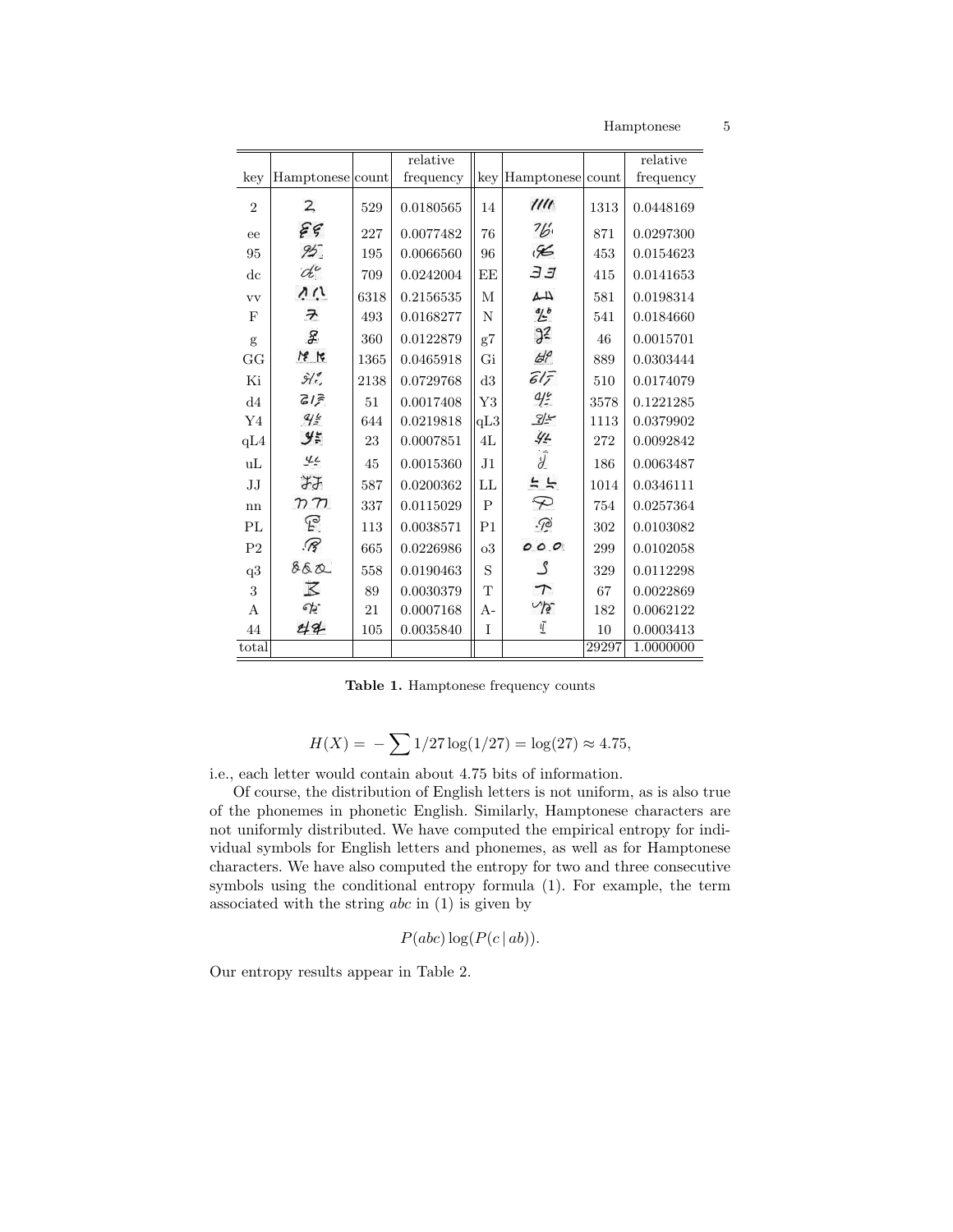|                  | Entropy |                              |      |  |
|------------------|---------|------------------------------|------|--|
|                  |         | 1 symbol 2 symbols 3 symbols |      |  |
| English letters  | 4.11    | 3.54                         | 2.68 |  |
| English phonemes | 4.76    | 3.87                         | 3.00 |  |
| Hamptonese       | 4.41    | 3.63                         | 3.08 |  |

Table 2. Entropy comparison

The results in Table 2 indicate that for strings of three symbols or less, the information contained in Hamptonese is comparable to that of English. Of course, this does not prove that Hamptonese is a language, but it does suggest that it is reasonable to pursue the analysis further.

### 4 Hidden Markov Models

Hidden Markov models (HMMs) provide an efficient algorithmic solution to certain problems involving Markov processes. In a Markov process (of order one) the next state depends only on the current state and a fixed set of transition probabilities. HMMs generalize a Markov process to the case where the states cannot be directly observed. In an HMM, we observe some properties of the system that are related to the underlying states by fixed probability distributions.

A schematic view of an HMM is given in Figure 3, where  $A = \{a_{ij}\}\$ is the (row stochastic) matrix driving the underlying Markov process, the  $X_i$  are the states of the Markov process, the  $\mathcal{O}_i$  are the observations, T is the length of the observed sequence,  $B = \{b_{ij}\}\$ is a (row stochastic) matrix that relates the states to the observations, and the dashed line is a "curtain" between the observer and the underlying Markov process. More precisely,  $a_{ij}$  is the probability of a transition to state  $j$ , given that the system is in state  $i$ , and  $b_{ij}$  is the conditional probability of observing "j" given that the Markov process is in state  $i$ . The matrices  $A$  and  $B$ , together with an initial state distribution  $\pi$  define the model, which is denoted  $\lambda = (A, B, \pi)$ .



Fig. 3. Hidden Markov Model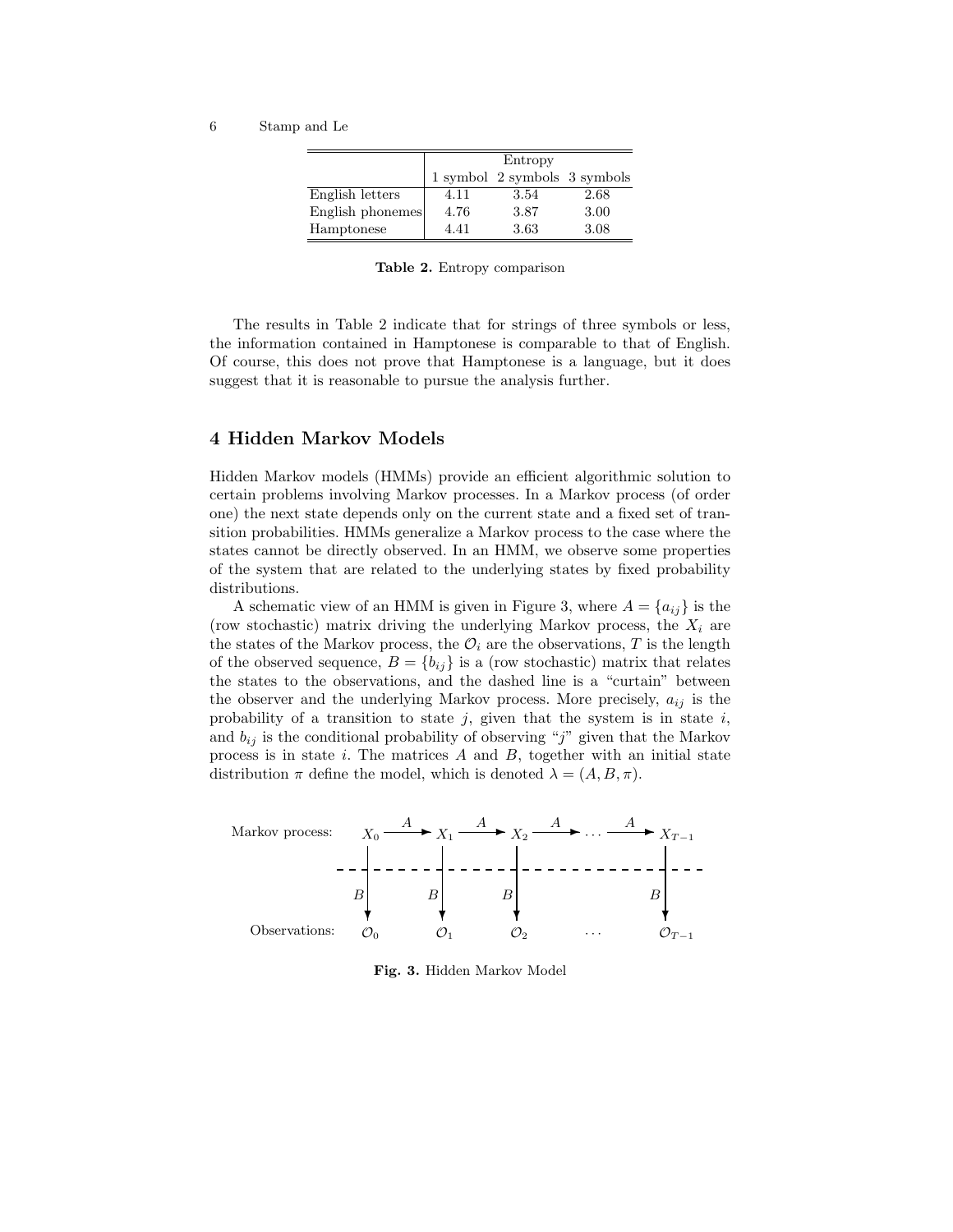Efficient algorithms exist for solving the following three HMM problems.

**Problem 1:** Given the model  $\lambda = (A, B, \pi)$  and a series of observations  $\mathcal{O}$ , find  $P(\mathcal{O} | \lambda)$ , that is, find the probability of the observed sequence given the (putative) model.

**Problem 2:** Given the model  $\lambda = (A, B, \pi)$  and the observations  $\mathcal{O}$ , determine the most likely state sequence. In other words, we want to uncover the hidden part of the HMM.

**Problem 3:** Given the observations  $\mathcal{O}$ , "train" the model to best fit the observations. Note that the dimensions of the matrices are fixed, but the elements of A, B and  $\pi$  can vary, subject only to the row stochastic condition.

For example, consider speech recognition—an application where HMMs have been applied with great success. We could use the solution to Problem 3 to train a model to best match the word "no" and train another model to best match the word "yes". Then given a spoken word, we could use the solution to Problem 1 to determine whether it was more likely "yes", "no" or neither. In this scenario we do not need to solve Problem 2. However, a solution to Problem 2 (i.e., uncovering the hidden states) might provide additional insight into the underlying speech model.

In this paper we are interested in solving Problem 3. But first we must determine the sense in which the solution will "best fit" the observations. Perhaps the most intuitively appealing approach is to find the state sequence which yields the largest overall probability. In fact, this is precisely the solution found by dynamic programming. However, for HMMs, we instead maximize the expected number of correct states. For this reason, the HMM algorithm is sometimes referred to as the expectation maximization (EM) algorithm. This definition of "best" has a curious side-effect, namely, that invalid state transitions can occur in the optimal solution.

The HMM solution method (for Problem 3) is iterative, and can be viewed as a discrete hill climb on the parameter space defined by  $\lambda = (A, B, \pi)$ . As is typical of hill climbing techniques—discrete or not—we are only assured of finding a local maximum.

Further details on the HMM algorithms are beyond the scope of this paper. For more information, the standard introduction is [7], which also discusses the speech recognition application in some detail. The paper [11] gives a reasonably thorough introduction to HMMs with the emphasis on the algorithms and implementation.

#### 5 HMMs and English Text

In this section we present two HMM experiments, one of which applies to letters in English text, and the other to phonetic English. In the following section we present analogous results for Hamptonese.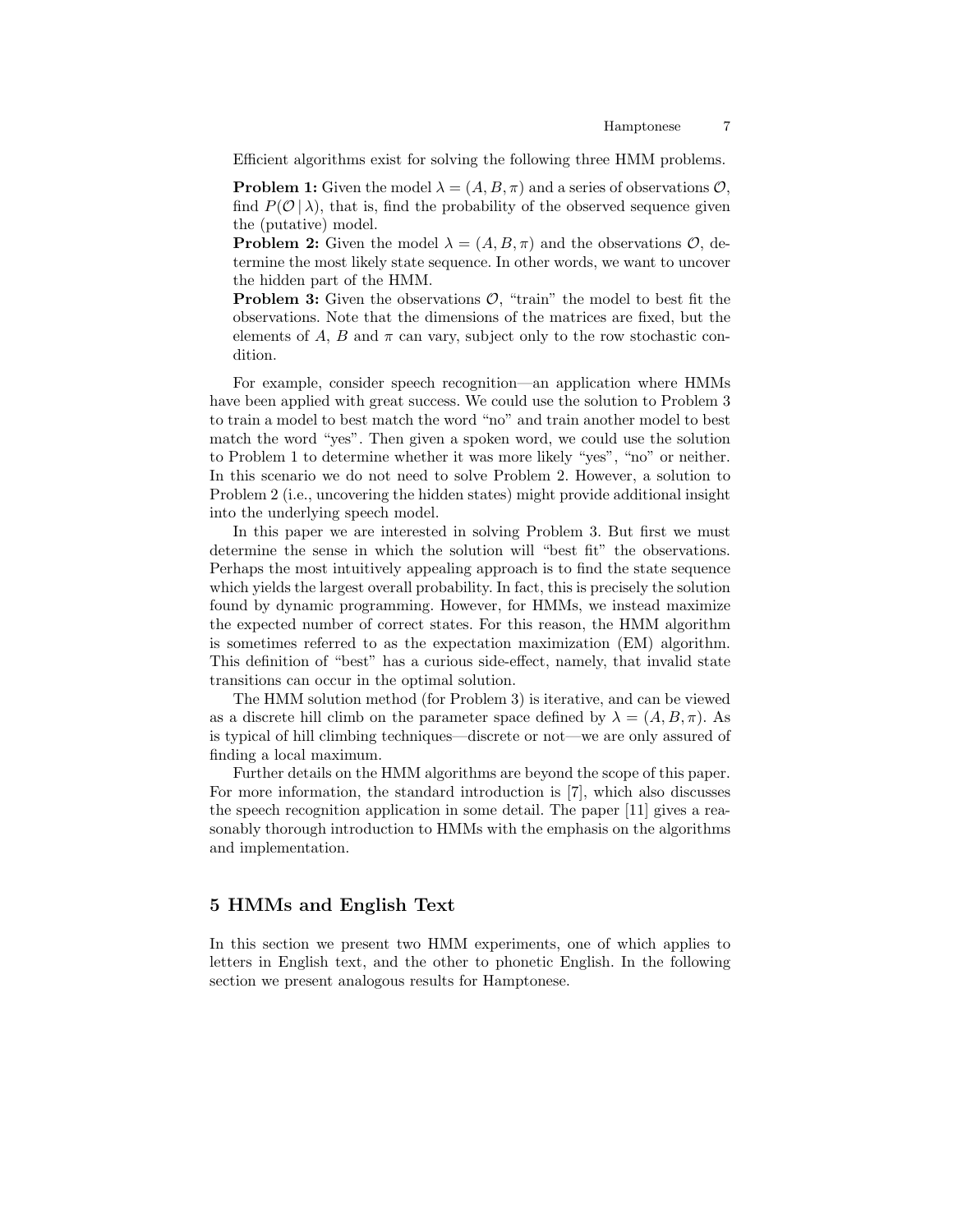Cave and Neuwirth [3] apparently were the first to apply HMMs to English text. They selected the Brown Corpus [2] as a representative sample of English. This corpus of more than 1,000,000 words was carefully compiled (in the early 1960's) so as to contain a diverse selection of written English. Cave and Neuwirth eliminated all numbers, punctuation and special characters, and converted all letters to lower-case, leaving 27 distinct symbols—the letters plus inter-word space. They then assumed that there exists a Markov process with two hidden states, with the observations given by the symbols (i.e., letters) that appear in the Brown Corpus. This results in an A matrix that is  $2 \times 2$ and a B matrix that is  $2 \times 27$ . They then solved HMM Problem 3 for the optimal matrices.

In repeating the Cave and Neuwirth experiment, using 10,000 observation and about 200 iterations, we obtain the results in Table 3, where the leftmost two columns give the initial B matrix, and the rightmost two columns give the final  $B$ . Note that the  $B$  matrix was initialized with approximately uniform random values. It is crucial that the matrix not be initialized to precisely uniform values, since that is a stationary point from which the algorithm cannot climb.

The results in Table 3 clearly show that hidden state 1 represents the "vowel state", while hidden state 0 is the "consonant state". Although it may not be surprising that consonants and vowels are distinguished, it is worth emphasizing that we made no a priori assumptions on the nature of the hidden states. This nicely illustrates the ability of HMMs to distill the most statistcally significant information from the data.

Cave and Neuwirth [3] obtain and interpret results for English text HMMs having up to 12 hidden states. For example, with three hidden states, the consonant state splits into a "pre-vowel" consonant state (i.e., consonants that tend to occur before vowels) and a "post-vowel" consonant state.

We have also computed HMM results for English phonemes instead of letters. For this phoneme HMM we first made a phonetic transcription of the Brown Corpus using the CMU pronouncing dictionary [4]. Neglecting accent marks, the pronouncing dictionary has 39 symbols. With two hidden states, using about 50,000 phonemes and running the HMM for about 200 iterations, we obtained the results in Table 4. Additional results are available at [12].

In the English phoneme HMM we again see a clear separation of the observation symbols into the two hidden states. Interestingly, in this phoneme HMM, one hidden state evidently represents consonant sounds and the other represents vowel sounds, analogous to the English text HMM.

# 6 HMMs for Hamptonese

We have computed HMM experiments on Hamptonese similar to those presented in the previous section for English. In our experiments, the number of distinct Hamptonese symbols was 42 and we computed results for 2, 3, 4 and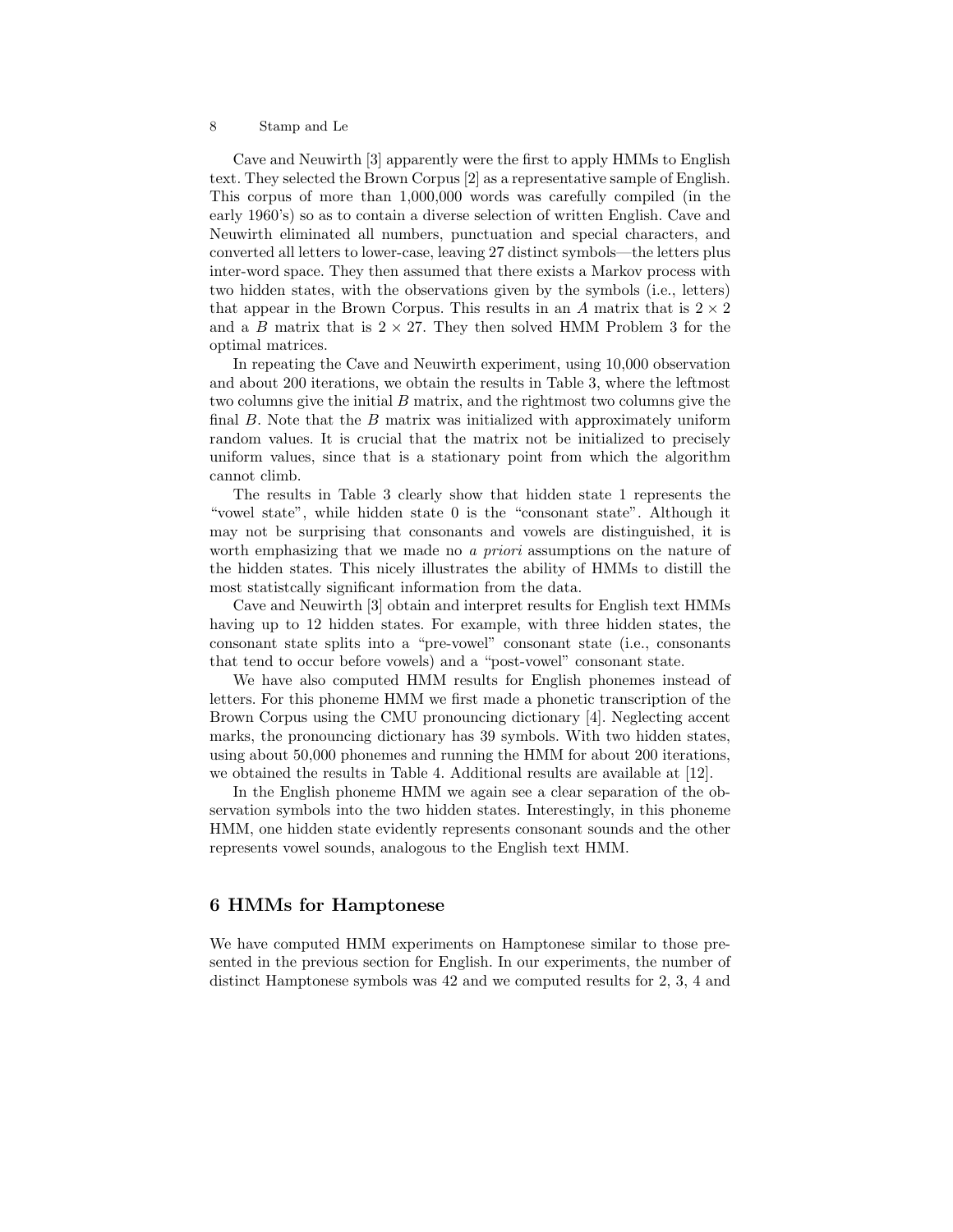Hamptonese

|                         | Initial $B$ |           | Final $B$ |           |  |
|-------------------------|-------------|-----------|-----------|-----------|--|
| letter                  | state 0     | state 1   | state 0   | state 1   |  |
| $\mathbf{a}$            | 0.0372642   | 0.0366080 | 0.0044447 | 0.1306242 |  |
| b                       | 0.0386792   | 0.0389249 | 0.0241154 | 0.0000000 |  |
| $\ddot{c}$              | 0.0358491   | 0.0338276 | 0.0522168 | 0.0000000 |  |
| $\rm d$                 | 0.0353774   | 0.0370714 | 0.0714247 | 0.0003260 |  |
| $\overline{e}$          | 0.0349057   | 0.0352178 | 0.0000000 | 0.2105809 |  |
| f                       | 0.0344340   | 0.0370714 | 0.0374685 | 0.0000000 |  |
| g                       | 0.0400943   | 0.0370714 | 0.0296958 | 0.0000000 |  |
| h                       | 0.0344340   | 0.0347544 | 0.0670510 | 0.0085455 |  |
| $\mathbf{i}$            | 0.0349057   | 0.0370714 | 0.0000000 | 0.1216511 |  |
| j                       | 0.0391509   | 0.0366080 | 0.0065769 | 0.0000000 |  |
| k                       | 0.0363208   | 0.0356812 | 0.0067762 | 0.0000000 |  |
| 1                       | 0.0353774   | 0.0403151 | 0.0717349 | 0.0000135 |  |
| m                       | 0.0344340   | 0.0366080 | 0.0382657 | 0.0000000 |  |
| $\mathbf n$             | 0.0410377   | 0.0370714 | 0.1088182 | 0.0000000 |  |
| $\overline{O}$          | 0.0396226   | 0.0398517 | 0.0000000 | 0.1282757 |  |
| p                       | 0.0377358   | 0.0338276 | 0.0388589 | 0.0000047 |  |
| $\overline{q}$          | 0.0377358   | 0.0398517 | 0.0011958 | 0.0000000 |  |
| $\mathbf{r}$            | 0.0344340   | 0.0403151 | 0.1084196 | 0.0000000 |  |
| S                       | 0.0358491   | 0.0366080 | 0.1034371 | 0.0000000 |  |
| $\mathbf t$             | 0.0377358   | 0.0352178 | 0.1492508 | 0.0134756 |  |
| u                       | 0.0349057   | 0.0361446 | 0.0000000 | 0.0489816 |  |
| $\overline{\mathbf{V}}$ | 0.0405660   | 0.0370714 | 0.0169406 | 0.0000000 |  |
| W                       | 0.0377358   | 0.0384615 | 0.0286993 | 0.0000000 |  |
| $\bar{x}$               | 0.0382075   | 0.0370714 | 0.0035874 | 0.0000000 |  |
| y                       | 0.0382075   | 0.0389249 | 0.0269053 | 0.0000003 |  |
| z                       | 0.0382075   | 0.0338276 | 0.0005979 | 0.0000000 |  |
| space                   | 0.0367925   | 0.0389249 | 0.0035184 | 0.3375209 |  |

Table 3. English text HMM results

5 hidden states. The final  $B$  matrix for a typical case with two hidden states appears in Table 5.

Suppose that we require a threshold of a factor of 10 in order to assign a particular symbol to either state 0 or 1. Then the results in Table 5 show that the five symbols 14, M,  $q3$ , vv and  $q3$  belong to state 0, while the 15 symbols 2, 96, F, g7, d3, d4, Y3, Y4, qL3, qL4, uL, P, P1, P2, and S, are in state 1. However, the remaining 22 symbols cannot be assigned to either state. This is in sharp contrast to the HMM results for English letters and phonemes, where—using the same criteria—virtually all symbols are assignable to one state or the other.

We can reasonably interpret an HMM solution as providing a "fingerprint" of the underlying data. Of course, the rows of the solution matrices can appear in any order and a relabeling of the observations will reorder the columns. But qualitative differences in the results—such as those mentioned in the previous

9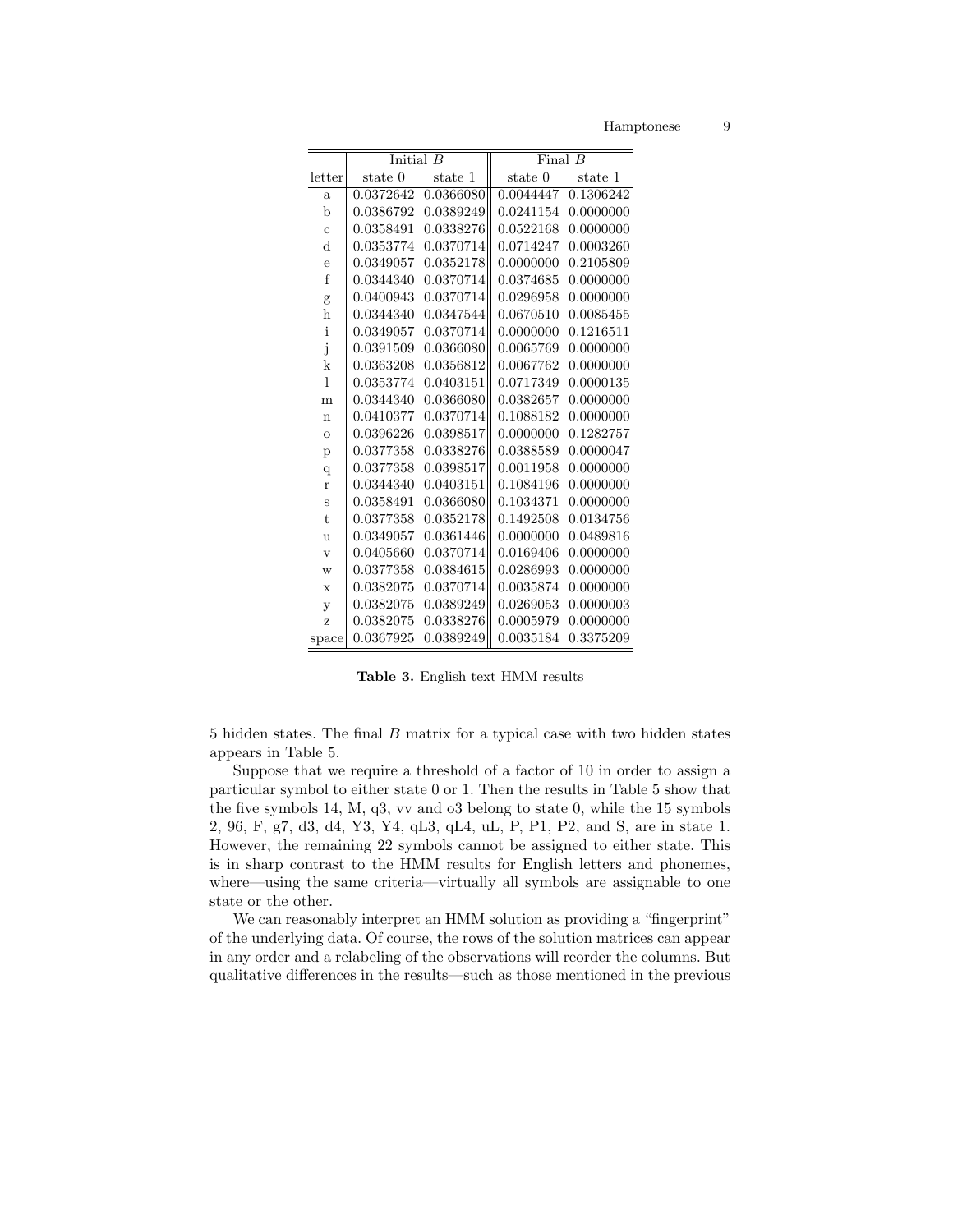10 Stamp and Le

|           | Final $B$ |           |             | Final $B$ |           |
|-----------|-----------|-----------|-------------|-----------|-----------|
| phoneme   | state 0   | state 1   | phoneme     | state 0   | state 1   |
| AH        | 0.0000000 | 0.2969759 | EY          | 0.0000957 | 0.0460653 |
| Z         | 0.0468621 | 0.0013497 | F           | 0.0272705 | 0.0000000 |
| AO        | 0.0000000 | 0.0353722 | $\mathbf R$ | 0.0772887 | 0.0000000 |
| T         | 0.1115366 | 0.0164165 | UW          | 0.0024273 | 0.0420961 |
| W         | 0.0264391 | 0.0000000 | N           | 0.1239146 | 0.0000000 |
| AA        | 0.0000000 | 0.0443532 | B           | 0.0270710 | 0.0000000 |
| ER.       | 0.0104758 | 0.0458586 | G           | 0.0110797 | 0.0005440 |
| Κ         | 0.0533438 | 0.0000000 | М           | 0.0451959 | 0.0000000 |
| D         | 0.0662517 | 0.0139417 | EH          | 0.0000000 | 0.0763638 |
| $\rm V$   | 0.0367820 | 0.0000000 | AЕ          | 0.0000000 | 0.0781199 |
| <b>IH</b> | 0.0000000 | 0.1464058 | S           | 0.0804303 | 0.0101116 |
| IY        | 0.0079505 | 0.0596027 | L           | 0.0653828 | 0.0000000 |
| OW        | 0.0000000 | 0.0273946 | NG          | 0.0132029 | 0.0000000 |
| SН        | 0.0161295 | 0.0000000 | HH          | 0.0211180 | 0.0000000 |
| AW        | 0.0001282 | 0.0131526 | TH          | 0.0039602 | 0.0006984 |
| AY        | 0.0001135 | 0.0282771 | JH          | 0.0123050 | 0.0000000 |
| P         | 0.0381176 | 0.0030524 | CH          | 0.0094782 | 0.0000000 |
| ZΗ        | 0.0007316 | 0.0000000 | Y           | 0.0104094 | 0.0000000 |
| DH        | 0.0545078 | 0.0000000 | UH          | 0.0000000 | 0.0118911 |
| OY        | 0.0000000 | 0.0019568 |             |           |           |

Table 4. English phoneme HMM results

paragraph—indicate fundamentally different data. By comparing the results of the English HMMs with the Hamptonese HMM, we can conclude that Hamptonese characters do not represent English letters or phonemes.

# 7 Conclusions

There are several possible explanations for our Hamptonese HMM results. For example, it might be the case that we have insufficient Hamptonese data available. However, we can obtain HMM results on English with as few as 10,000 symbols and we have more than 29,000 Hamptonese characters available.

If the quantity of data is sufficient, then perhaps its quality is insufficient, i.e., the Hamptonese data is excessively noisy. This could be due to either poor transcription or errors inherent in Hampton's writings.

Another possible problem is incorrect interpretation of the Hamptonese data. It is conceivable that combinations of characters must be interpreted as the basic symbols. In this case the individual Hamptonese characters would have little or no semantic meaning and hence the HMM could not classify them. A potential example of this is given by the character "Ki", which occurs both individually and as "Ki Ki". The latter could certainly be considered as a distinct character.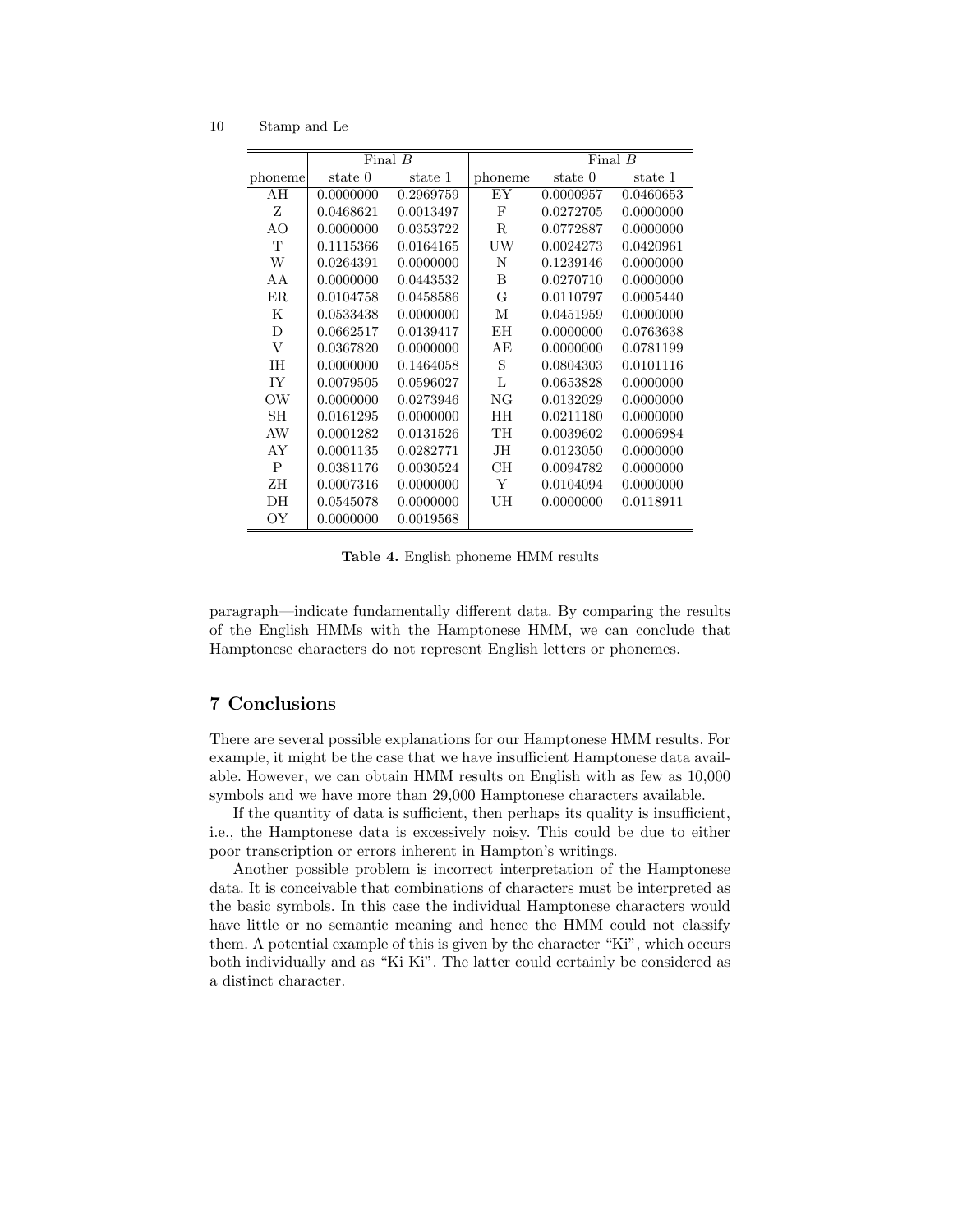Hamptonese

|                 | Final $B$ |           |                | Final $B$ |           |
|-----------------|-----------|-----------|----------------|-----------|-----------|
| symbol          | state 0   | state 1   | symbol         | state 0   | state 1   |
| $\mathfrak{D}$  | 0.0000000 | 0.0323915 | 14             | 0.0947011 | 0.0052195 |
| ee              | 0.0059456 | 0.0091797 | 76             | 0.0504303 | 0.0132991 |
| 95              | 0.0013590 | 0.0108613 | 96             | 0.0071626 | 0.0220520 |
| $_{\rm dc}$     | 0.0104561 | 0.0351127 | EE             | 0.0141455 | 0.0141818 |
| <b>VV</b>       | 0.4873287 | 0.0000000 | М              | 0.0430382 | 0.0014101 |
| F               | 0.0003230 | 0.0299307 | N              | 0.0148755 | 0.0213175 |
| g               | 0.0095264 | 0.0144809 | g7             | 0.0005227 | 0.0024017 |
| GG              | 0.0205943 | 0.0672325 | Gi             | 0.0214469 | 0.0374094 |
| Ki              | 0.0716056 | 0.0740697 | d3             | 0.0000000 | 0.0312281 |
| d4              | 0.0000000 | 0.0031228 | Y3             | 0.0000000 | 0.2190866 |
| Y <sub>4</sub>  | 0.0000000 | 0.0394331 | qL3            | 0.0000000 | 0.0681507 |
| qL4             | 0.0000241 | 0.0013892 | 4L             | 0.0068542 | 0.0112139 |
| uL              | 0.0010389 | 0.0019307 | J <sub>1</sub> | 0.0055702 | 0.0069672 |
| JJ              | 0.0089622 | 0.0288284 | LL             | 0.0395888 | 0.0306004 |
| nn              | 0.0108177 | 0.0120475 | P              | 0.0000000 | 0.0461686 |
| PI <sub>L</sub> | 0.0007135 | 0.0063528 | P <sub>1</sub> | 0.0000000 | 0.0184919 |
| P <sub>2</sub>  | 0.0000000 | 0.0407190 | $_{\rm o3}$    | 0.0230629 | 0.0000000 |
| q3              | 0.0390770 | 0.0031463 | S              | 0.0000000 | 0.0201452 |
| 3               | 0.0013213 | 0.0044007 | T              | 0.0012893 | 0.0030790 |
| A               | 0.0005299 | 0.0008652 | $A -$          | 0.0044791 | 0.0075884 |
| 44              | 0.0027660 | 0.0042336 | T              | 0.0004434 | 0.0002603 |

Table 5. Hamptonese HMM results

Perhaps Hamptonese is a cipher. At the extreme, Hamptonese could be the result of one-time pad encryption, in which case we have little hope of ever deciphering it. But given Hampton's background we might assume that he could only have developed a fairly weak encryption system—the non-randomness of Hamptonese could be taken as some limited evidence of this<sup>1</sup>. Our HMM experiment has ruled out that Hamptonese is a simple substitution cipher for English. After more cryptanalysis of Hamptonese, we might be able to make an argument to the effect that Hamptonese is probably not a good cipher, and we could probably break a bad cipher. Then if we cannot "break" Hamptonese, it is probably not a cipher.

Of course, there is a very real possibility that in spite of its languagelike appearance, Hamptonese is simply the written equivalent of "speaking in tongues". But even if this is the case, it is not necessarily the end of the story. In the late 19th century, a French mystic, Hélène Smith, claimed that when in a trancelike state, spirits transported her to Mars, where she was able to communicate with Martians. To substantiate her claims, she produced written "Martian" messages in an unknown script. Her Martian writing appar-

11

 $1$  There is an obvious risk of underestimating James Hampton. His Throne clearly shows that he was capable of achieving the unexpected.